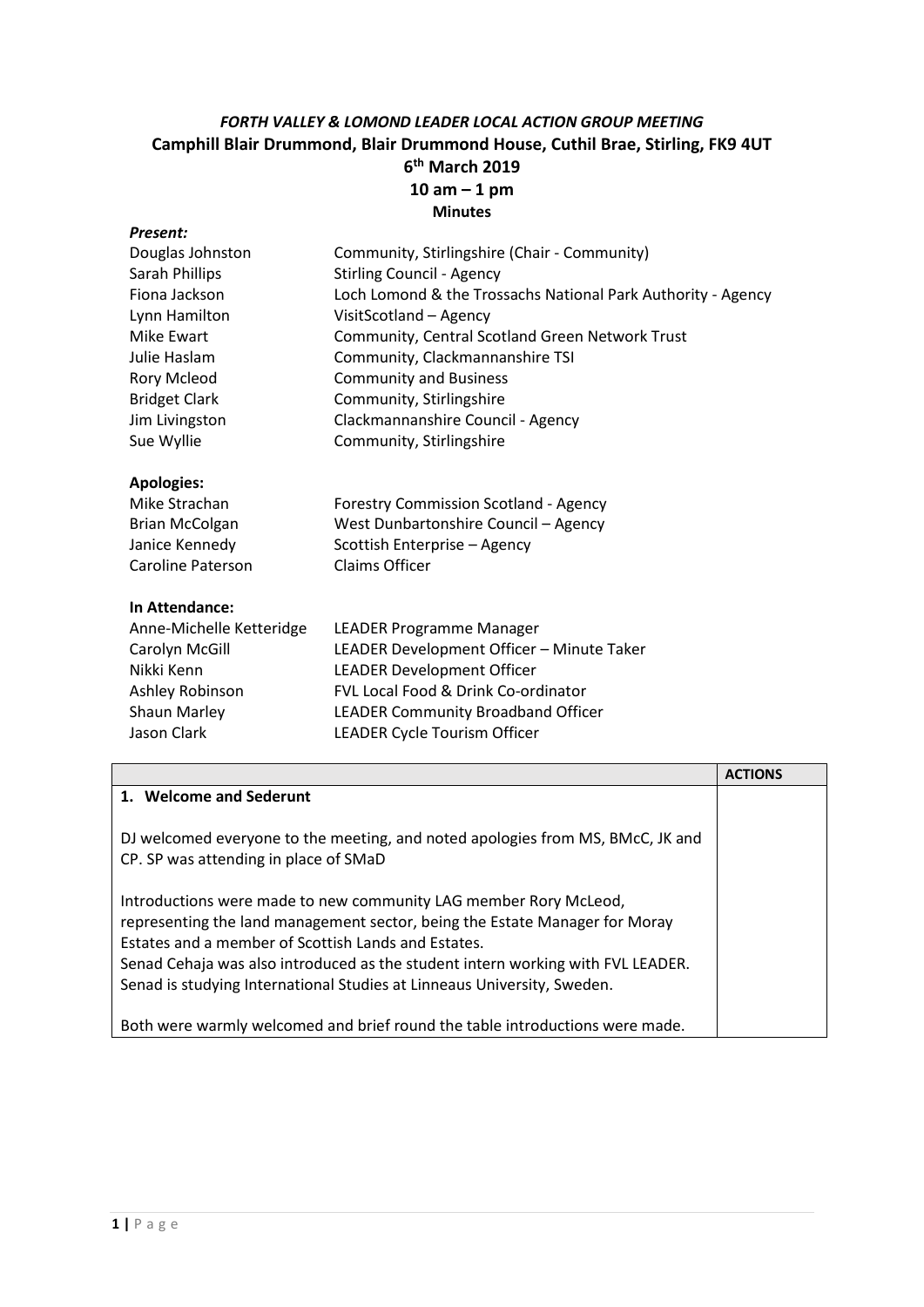| 2. Quorum and Conflicts of Interest                                                                                                                                                                                                                                                                                                                                                                                                                  |                                  |
|------------------------------------------------------------------------------------------------------------------------------------------------------------------------------------------------------------------------------------------------------------------------------------------------------------------------------------------------------------------------------------------------------------------------------------------------------|----------------------------------|
| DJ asked AMK if the meeting was quorate. She confirmed the LAG meeting was<br>quorate.                                                                                                                                                                                                                                                                                                                                                               |                                  |
| AMK reported on conflicts of interest with the following projects for assessment at<br>today's meeting:                                                                                                                                                                                                                                                                                                                                              |                                  |
| More Than a Post Office - FJ, SP, SW (LLTNPA, Stirling Council as funders,<br>1)<br>and SW as a contributor to the project Crowdfunding campaign)<br>2) Lower Station Yard FJ, LH, SW (LLTNPA and Stirling Council as funders, and<br>SW as a member of Strathfillan Community Development Trust)<br>Social Enterprise Hub - FJ (LLTNPA as funders)<br>3)<br>Fishing in the Forth - RM (Moray Estates are one of the participating<br>4)<br>estates) |                                  |
| 3. Minutes of Last Meeting and Matters Arising                                                                                                                                                                                                                                                                                                                                                                                                       |                                  |
| DJ asked if anyone had any comments in relation to the accuracy of the Minutes of<br>the meeting in December 2018. No-one had any issues and the Minutes were<br>proposed by JH and seconded by LH.                                                                                                                                                                                                                                                  | <b>MINUTE</b><br><b>APPROVED</b> |
| 4. Recommendations from Strategic Activity Group                                                                                                                                                                                                                                                                                                                                                                                                     |                                  |
| AMK circulated updated allocations report advising that the LAG had £93K<br>remaining in the main programme, prior to any decisions made today, and £241,102<br>in the rural enterprise pot. If all projects are approved today there will be £16,116<br>available in the main programme and co-operation and £67,754.56 in the Rural<br>Enterprise Fund.                                                                                            |                                  |
| Further discussion to be had during agenda - item 7 with regards to re-allocation of<br>under-spent funds.                                                                                                                                                                                                                                                                                                                                           |                                  |
| 5. Projects for Assessment                                                                                                                                                                                                                                                                                                                                                                                                                           |                                  |
| 5.1 Achray Farm Ice Creamery                                                                                                                                                                                                                                                                                                                                                                                                                         |                                  |
| NK presented to the LAG. The applicant is looking at small scale diversification of<br>Achray farm through production of goat milk ice-cream.<br>Funding is for the ice-cream production unit, the conversation of a horse-box for use<br>as a mobile sales point at festivals and events, and an electric delivery bike.                                                                                                                            |                                  |
| The applicant has demonstrated that they have undertaken considerable research<br>and training in preparation for this venture.                                                                                                                                                                                                                                                                                                                      |                                  |
| Recently planted fruit trees and hedgerows will provide raw produce for developing<br>wild flavours in future, and they are also exploring the possibility for cheese making.                                                                                                                                                                                                                                                                        |                                  |
| Applicant has also been successful in getting a place on the FVL LEADER 'Wild Food<br>Training Programme'.                                                                                                                                                                                                                                                                                                                                           |                                  |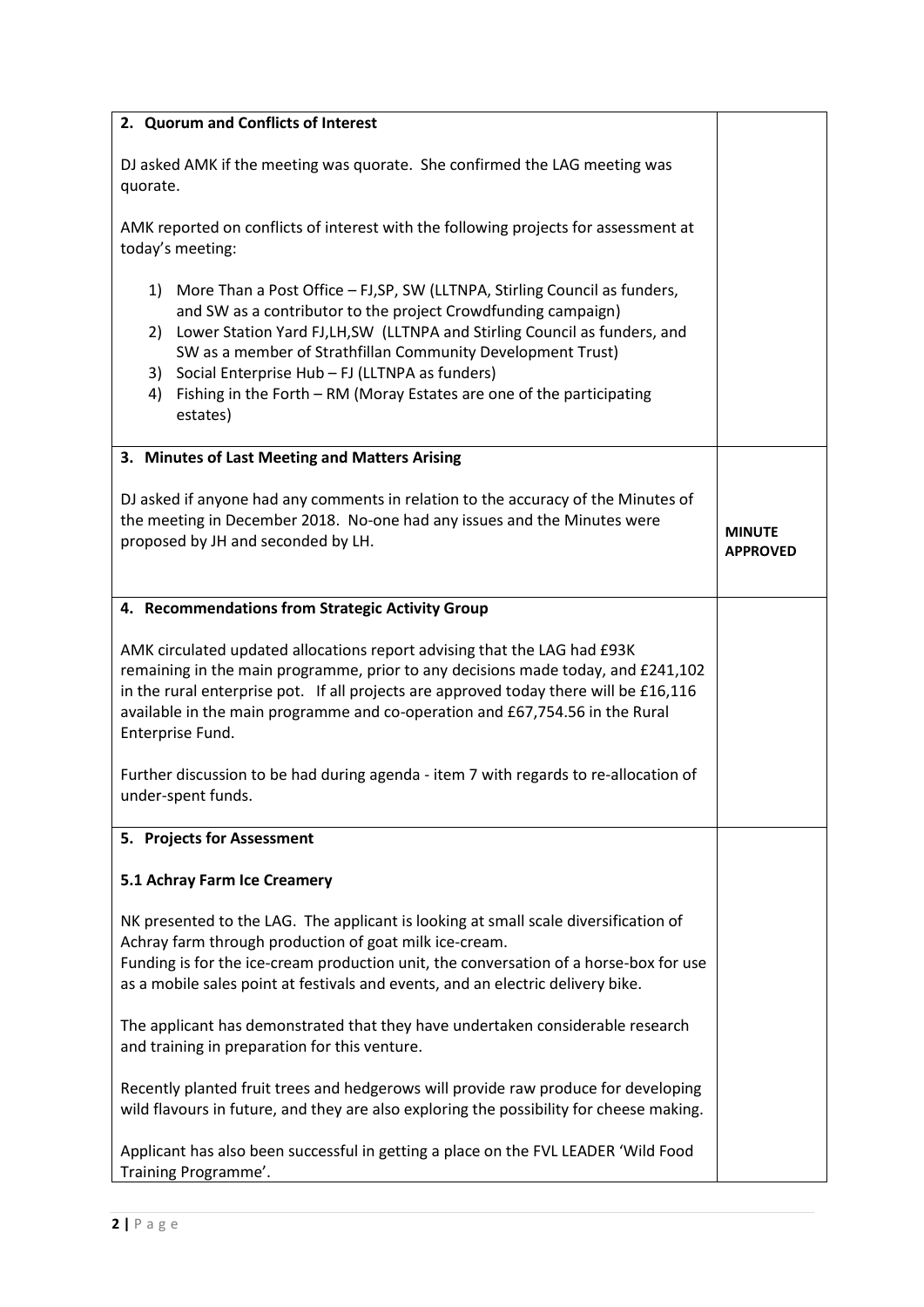The farm ethos is built on environmental principles, and have an 'open farm policy' welcoming groups to visit and learn new skills. Summer job opportunities will also be created.

DJ thanked NK for the presentation and asked the LAG for comments and questions.

- 1) LAG questioned the level of community engagement - This was considered high, as they were working with the community Council, local Scout groups etc. in bringing visitors to the farm.
- 2) Would the business be sustainable with just a small herd of goats?
	- The farm currently has three goats who are all pregnant, so the herd is anticipated to grow in due course. They are proposing to grow the business slowly at small scale.

The LAG noted the strong fit with the LDS because of the focus on the creation of a new local food product, tourism and the link with the community through the High School. The project will also support employment if the business grows as the applicant expects. The LAG also noted that the project had scored very highly on innovation and having a strong business plan.

LAG Decision: Project application 'Approved with Standard Conditions '

FJ, SW and SP left the room

## **5.2 More Than a Post Offfice, Killin**

NK presented to the LAG - The applicant is the Killin & Ardeonaig Trust, with the project delivery partner being MacGregors Community Enterprise.

This project is about protecting two valuable local services. The News First newsagent which was privately run, but with the owner intending to retire at the end of 2018, and the nearby Post Office managed by the McGregor Social Enterprise, who rented premises of which the future lease was both uncertain and expensive.

The solution was, rather than lose both services, for the Trust to purchase the News First property with assistance from the Scottish Land Fund, and merge the newsagent and post-office under one larger premises, with the Trust being the landlord, and the Social Enterprise as the tenant, managing the day to day operation of the services.

LEADER funding would be to purchase the fixtures and fittings and cover the employment of a shop manager for 16months.

The purchase of the News first shop has been completed, but the purchase of the business will be completed in April 2019. The National Park have contributed to the refurbishments of the shop which is been carried out at the moment.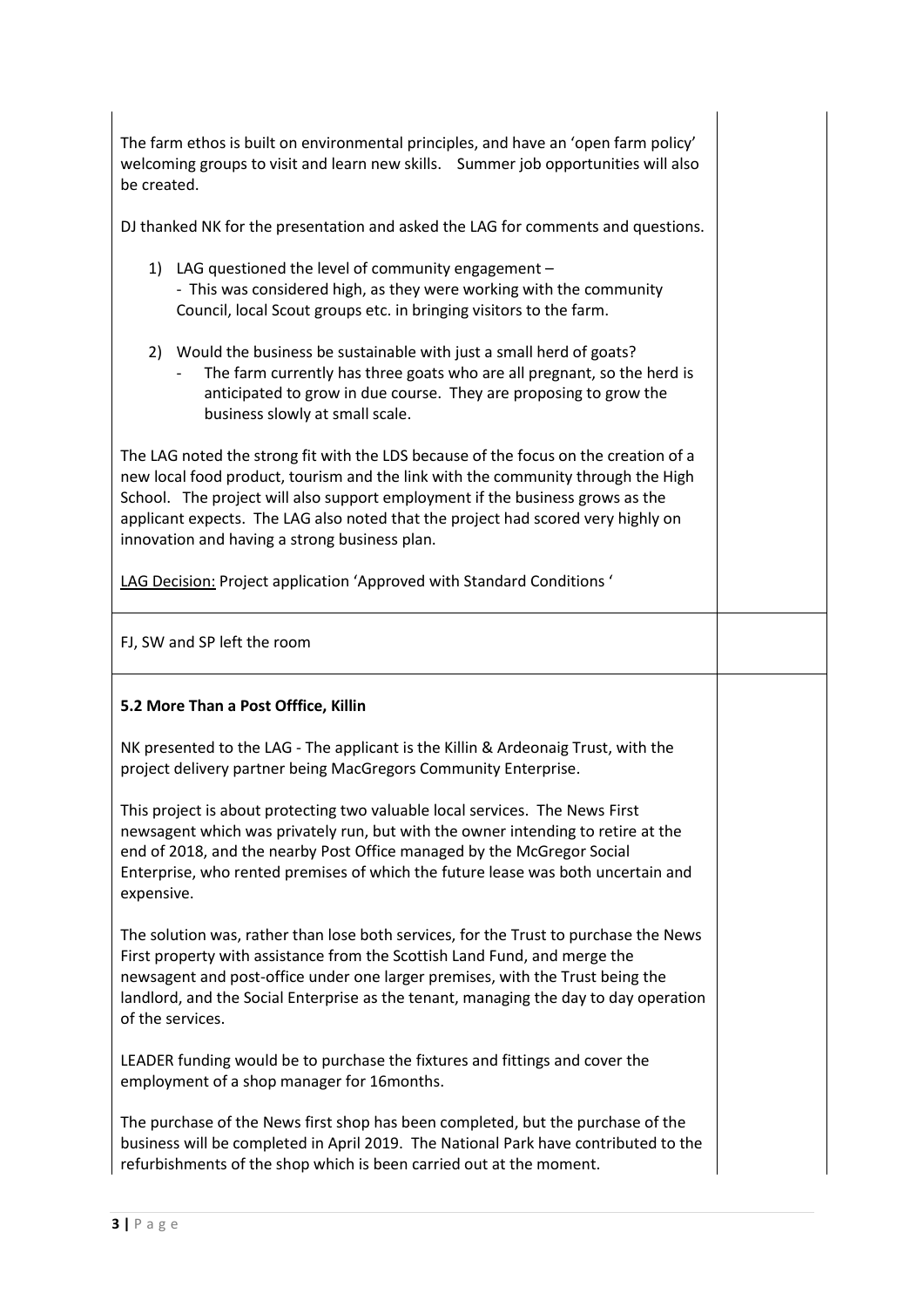DJ thanked NK for the presentation and asked the LAG for questions.

- 1) What was McGregor's Social Enterprise contribution to the community, and what will they do with any profits?
	- NK advised they run as a Social Enterprise with volunteers any profits would be reinvested back into the newsagent/Post Office. In the past all profits have had to pay for the lease.
- 2) The indicative profits are very low, will the project be sustainable?
	- NK advised that there was an opportunity to do more in the new premises and this would identify other income streams. It was also suggested project could be supported by the Third Sector Interface's social enterprise officer.

The LAG thought the approach of combining 2 retail outlets into a community enterprise a sensible one, from an economic viability perspective, but with additional community services which would safeguard key services and jobs, with benefits accruing to locals and the tourism economy. There would also be benefits from providing volunteer work training, skill sharing and resources.

Decision: Project application 'Approved with Specific Conditions' - A full business plan from MacGregors for the running of the shop is provided for review by June 2019. It was agreed to pass on the suggestion that help can be provided by the Social Enterprise Officer at Stirlingshire Voluntary Enterprise.

LH joined SW, FJ and SP outside the room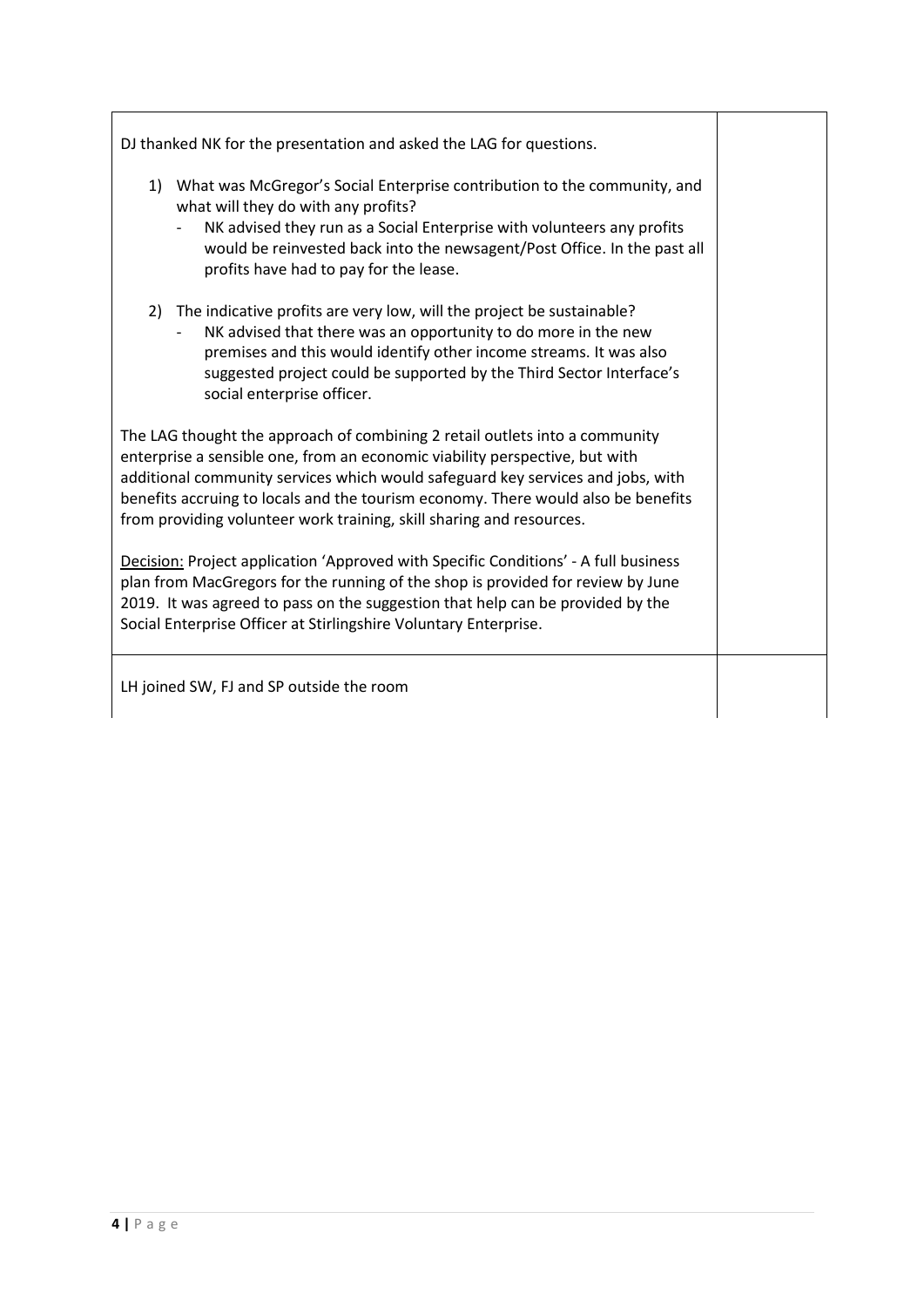# **5.3 Lower Station Yard Improvement Works, Crianlarich** CMcG presented this project to the LAG. The applicant is Strathfillan Development Trust and the project is to upgrade the Lower Station Yard site with facilities for tourers and campervans. The site is already being used on an informal basis but this would allow the provision of facilities and for the community to generate some income. An application has been submitted to the Rural Tourism Infrastructure Fund under the umbrella of Stirling Council who had also provided the costings for the work to be undertaken from their facilities team (based on works undertaken elsewhere) although the work would be procured and contracted out as per LEADER's requirements. Stirling Council would manage the works. The LAG liked the economic impact of the project where a demand would be met for local infrastructure improvements and create two part-time jobs. There will also be benefits to the local community as the project will resolve a significant problem for local residents, and create more welcoming attractive facilities for tourists*.* The approach of the community working with the Council was also to be welcomed. Significantly there would be environmental benefit as the project would resolved the issues of waste, in an environmentally sensitive area – particularly the problem of chemical toilet waste. Value for money was high with a large contribution expected from RTIF. The Business Plan was light on some detail, with more detail expected to be provided by the Council. It was noted that there was no budget identified to deal with routine maintenance and repairs although it was noted that the income from the fees is expected to cover this. The land transfer and pre-planning issues still need to be addressed as the land transfer from the Council to the Trust hadn't yet gone through. LAG Decision Approved subject to a more detailed cost breakdown of works being provided, match funding being confirmed, full planning permission granted and the land transfer being completed. LH, SW, SP came back into the room. FJ stayed outside the room **5.4 Social Enterprise Hub for Loch Lomond & Trossachs National Park**  CMcG presented this project to the LAG. The project is to create a new social enterprise hub for the many emerging social enterprises located in the national park. The project is being led by the National Park Community Partnership. The project proposes to buy in the hub model from the Social Enterprise Academy which is similar to the model they have implemented with much success with their overseas schools. The applicant wants to test the model – the LEADER contribution is to cover the set up of it. The LAG discussed the project and it was commented that it was a difficult application to read, and questioned whether a Business Development Manager AND a Learning Coordinator was needed as well as the desk hire cost. However felt there was potential for this to be of high impact by supporting for new and existing social enterprises in the National Park area. The project would also contribute to making communities more sustainable and resilient and ideally would facilitate the

emergence of new innovative social enterprises. The programme would be delivered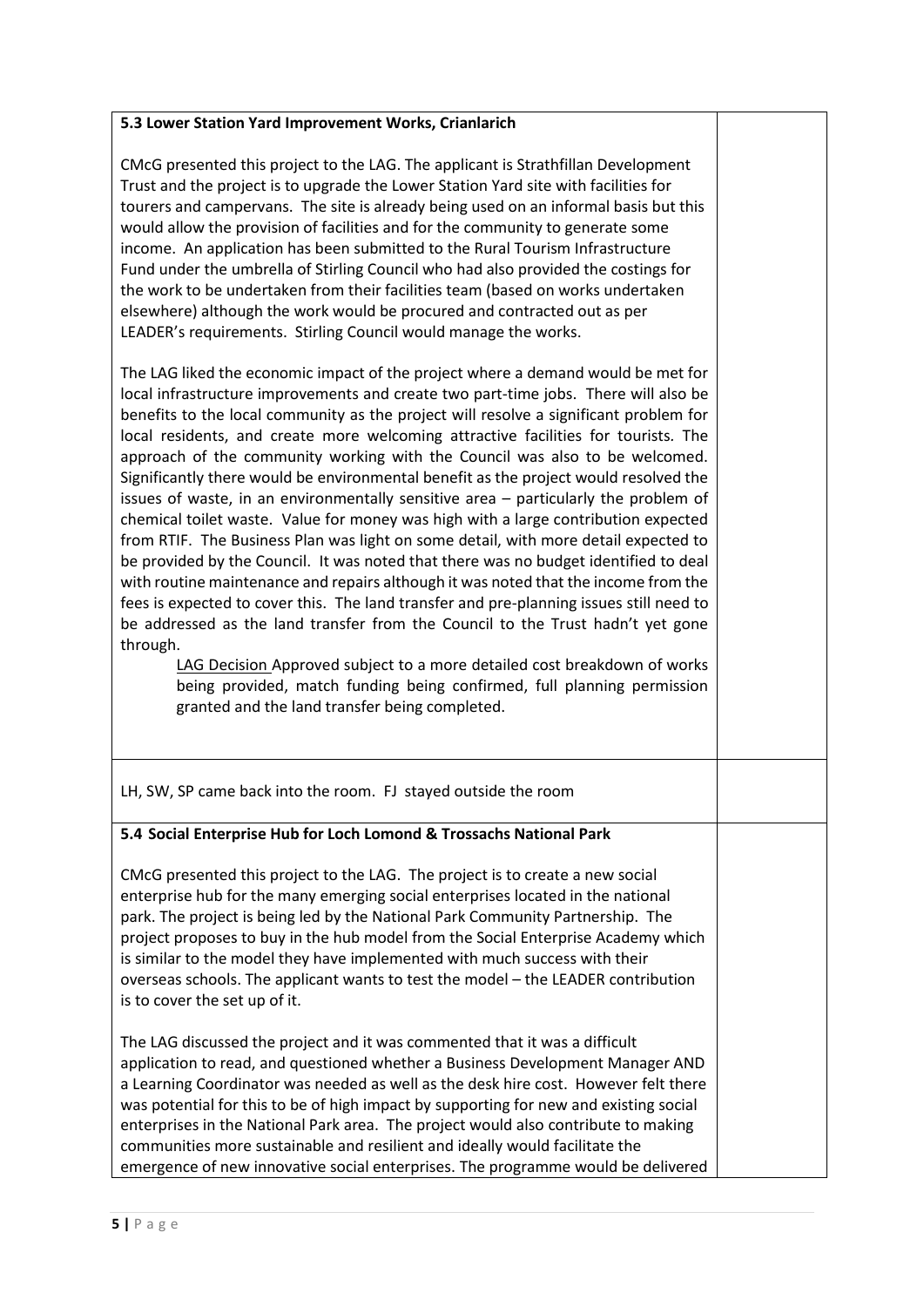| locally so would reduce the need to travel long distances to workshops which is the<br>barrier to organisations accessing the currently nationally available training. The<br>LAG liked the fact that the project could potentially create significant added value to<br>the local economy, through social enterprise and job creation and so agreed it was<br>worth giving the project a chance.                                                                                                                                                                                                                                      |  |
|----------------------------------------------------------------------------------------------------------------------------------------------------------------------------------------------------------------------------------------------------------------------------------------------------------------------------------------------------------------------------------------------------------------------------------------------------------------------------------------------------------------------------------------------------------------------------------------------------------------------------------------|--|
| LAG Decision Approved subject to Argyll & the Isles approving the project also.                                                                                                                                                                                                                                                                                                                                                                                                                                                                                                                                                        |  |
| Before starting on the project, SM gave an update on his broadband support activities<br>in the area as this gives some context for the next project to be assessed. The<br>following communities have had projects connected:<br>Balquhidder, Stockiemuir,<br>Argaty & Kilbryde, Aberfoyle Public Town WiFi. The following communities have<br>projects out to Tender: Trossachs, Carron Valley. The following communities have<br>projects at design phase: Gartness, East Loch Lomond, Blairlogie and the following<br>communities are actively exploring solutions: Stronachlachar, Killin / Ardeonaig,<br>Crianlarich, Kinlochard |  |
| In addition he is working with INCA (Independent Networks Community Association)<br>to bring an event to Stirling in June.                                                                                                                                                                                                                                                                                                                                                                                                                                                                                                             |  |
| 5.5 Smart Digital Villages Co-operation                                                                                                                                                                                                                                                                                                                                                                                                                                                                                                                                                                                                |  |
| Shaun then gave an overview of the proposed Transnational 'Smart Village' co-<br>operation project he has been working on. Here is a link for more information on<br>the Smart Village Network more generally:<br>https://www.smart-village-network.eu                                                                                                                                                                                                                                                                                                                                                                                 |  |
| Shaun attended the 1 <sup>st</sup> Smart Village Network Meeting, in Finland 5-7 <sup>th</sup> February<br>2019, to meet with project partners.                                                                                                                                                                                                                                                                                                                                                                                                                                                                                        |  |
| The aim of the project is to work with communities to maximise the use of the<br>connectivity they have in place, this is not only thinking about the digital use, but<br>considering how smart solutions can be integrated to benefit the wider communities<br>be this for energy, leisure or learning.                                                                                                                                                                                                                                                                                                                               |  |
| The project will include learning visits with co-operation partners, this would then<br>create an active network in which to share ideas and experiences.                                                                                                                                                                                                                                                                                                                                                                                                                                                                              |  |
| Interested communities will be able to nominate representatives to attend these<br>learning visits. This will be an open process, and the aim is to have a cross section of<br>people, specialism's, skills and ideas to maximise the opportunities for peer to peer<br>learning.                                                                                                                                                                                                                                                                                                                                                      |  |
| DJ thanked SM for presentation and invited the LAG to comment.                                                                                                                                                                                                                                                                                                                                                                                                                                                                                                                                                                         |  |
| The LAG discussed the project and agreed that it would be great for community<br>empowerment, and ideally would be opened to as many communities as possible. It<br>would be great if a network of interested communities develops on the back of this.<br>It was noted that on the ground visits provide a good opportunity for learning, which<br>on the most part cannot be achieved through video links, Skype media tools. These<br>tools however should be utilised for follow-up networking. Would be great if some                                                                                                             |  |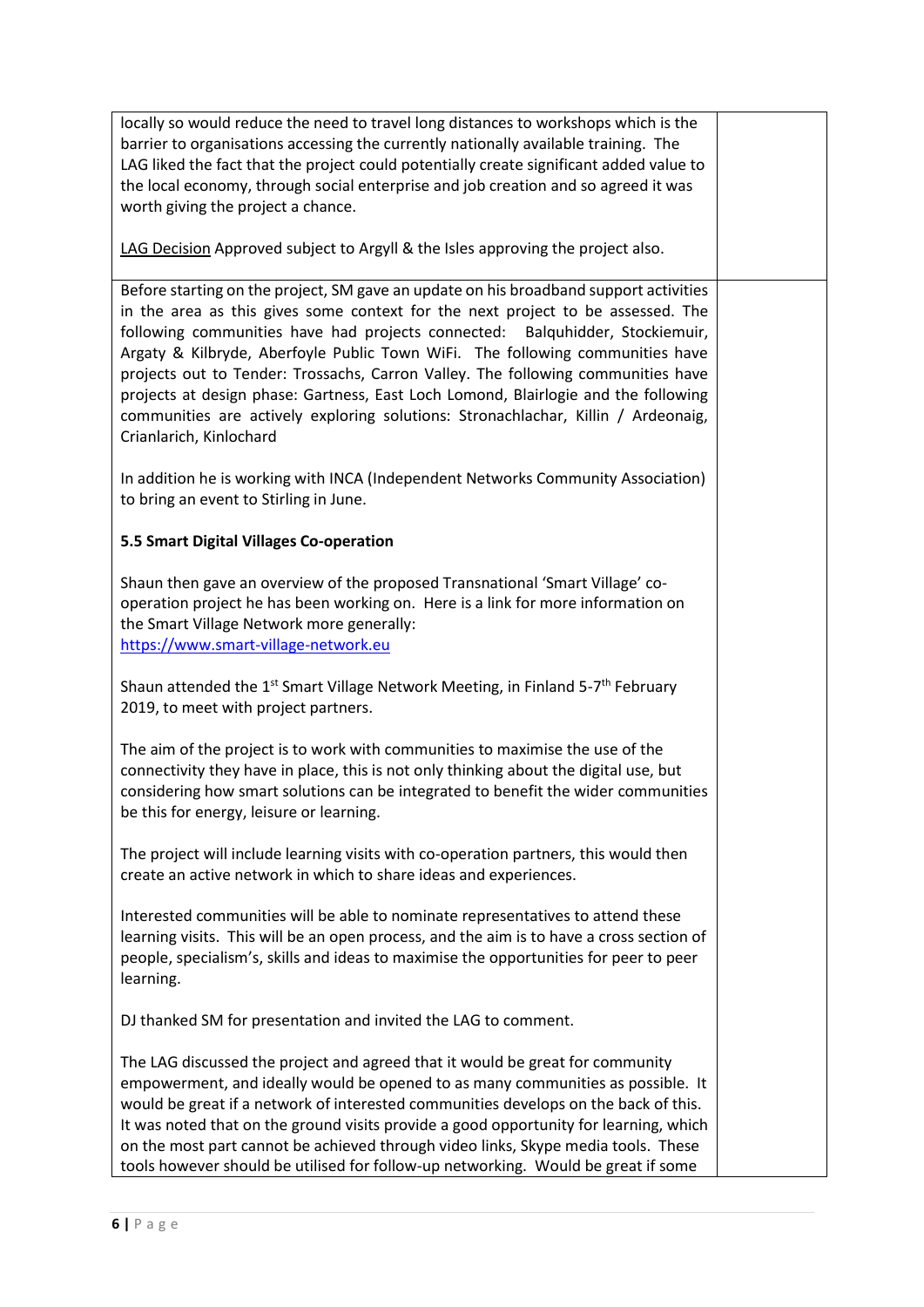of the visits could be filmed. The LAG liked the fact that the project sits strategically well alongside the current LEADER Community Broadband Officer project, so the good contacts that have been generated there can be encouraged to participate in this project, and widen the thinking of some communities once they have broadband – give them ideas of what they can do with it at a community and at a household level.

Co-operation project 'Approved with Specific Conditions' – that the partnership agreement is signed.

### RM Left the Room

#### **5.6 Fishing On The Forth**

AMK presented the Co-operation project being led by Tyne & Esk LEADER. This is a marketing campaign project, of which the applicant is the River Forth Fishery Trust, a membership organisation seeking to promote the 'wild fishing' opportunities on the Forth & Teith Rivers.

Although fishing has not been identified on the LDS as a priority, tourism is an important sector for the area, and this is a type of outdoor activity tourism. The target audience for this marketing campaign is visitors with an interest in fishing, which following AMK's discussions with Stirling Council fishery department is a much larger market than originally thought. This was demonstrated by the launch of the fishing season in the Stirlingshire area on February  $1<sup>st</sup>$  in Callander. It was reported that there was high occupancy rate for local accommodation providers across the area, in what is traditionally perceived as low season.

The project is to include:

- The development of the River Forth Fishery Trust website.
- Creation of film promotional material which will encapsulate both the fisheries and the scenic environment of the Forth & Teith Rivers.
- A marketing campaign to promote the site & fisheries.

It was noted that VisitScotland do annually produce a Scotland wide fishing brochure, AMK showed the LAG a printed copy. It is anticipated that the River Forth Fishery Trust will liaise with VisitScotland to identify opportunities for editorial content to be included in future brochures to further promote the area.

AMK highlighted that geographically, it would be FVL LEADER who would proportionally benefit from the project, as most fisheries were in the FVL LEADER area. AMK asked the LAG to consider if- should not all LAG areas approve the project, would the LAG be willing to support the project.

DG invited the LAG to comment.

- 1) The LAG discussed how the project identified the outputs of the project marketing plans, but not the potential growth in visitor numbers to the fisheries.
	- Monitoring data would need to be put in place, to measure the project impact.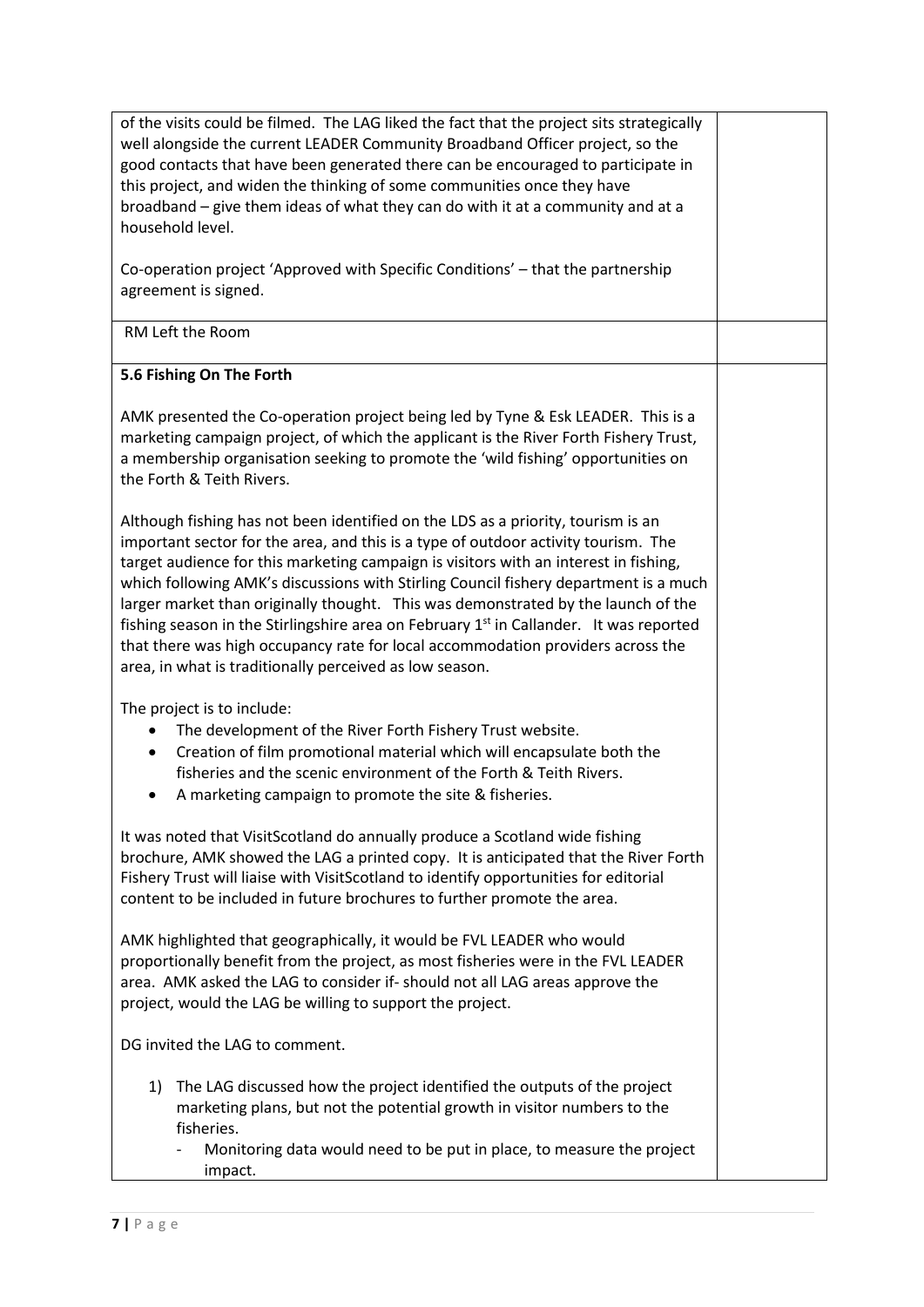| There were a number of elements within the project plan/costs, it was<br>2)<br>unclear as to the tendering process.<br>AMK explained the much of the web development work would be<br>delivered in-house on the existing website.                                                 |  |  |
|-----------------------------------------------------------------------------------------------------------------------------------------------------------------------------------------------------------------------------------------------------------------------------------|--|--|
| 3) How will this project be sustainable, who is maintaining the website? is this<br>yet another layer of information not linked to existing website information.<br>AMK highlighted that the site is an existing website and will be<br>maintained by the Forth Fisheries Trust.  |  |  |
| AMK invited ant LAG members with a specific interest in the project, that there was<br>an invitation to sit on the project steering group.                                                                                                                                        |  |  |
| Project 'Approved with Specific Conditions' -The applicant is to provide monitoring<br>data on bookings.                                                                                                                                                                          |  |  |
| ME gave his apologies and left the meeting for the day.                                                                                                                                                                                                                           |  |  |
| 6. Updates from LAG Strategic Projects                                                                                                                                                                                                                                            |  |  |
| 6.1 Local Food & Drink Strategy                                                                                                                                                                                                                                                   |  |  |
| The extension of contract for the F & D co-ordinator had been finalised. Both Stirling<br>Council and the National Park have confirmed their contributions to the project which<br>will be used as match-funding for the LEADER project.                                          |  |  |
| The F & D Strategy and Action Plan is scheduled to be presented at the Stirling Council<br>Finance & Economy Committee in April 2019 followed by a formal launch in May 2019<br>at the Neighbourhood Food Collection to coincide with their monthly tasting events.               |  |  |
| A business event will be held on October 22 <sup>nd</sup> 2019, hosted by LEADER F&D, STEP &<br>Food & Drink Scotland, This event will target 50 SME businesses, providing the<br>opportunity to raise their profile with an aim to encourage and build local supply<br>networks. |  |  |
| The local food/farm festival is scheduled for October half term - and AR is currently<br>inviting more food businesses and farms to participate this year now that we have<br>some hard evidence of interest and success from last year's event.                                  |  |  |
| Food & Drink Fortnight is 31 <sup>st</sup> Aug until Sun 15 <sup>th</sup> September 2019.                                                                                                                                                                                         |  |  |
| 6.2 Cycle Tourism                                                                                                                                                                                                                                                                 |  |  |
| JC presented to the LAG an update on the Cycle Tourism activity.                                                                                                                                                                                                                  |  |  |
| JC has been in post two weeks, and had met with the steering group, and Jane, his<br>predecessor and had identified the immediate priorities going forward.<br>The post is now part-funded by Sustrans which builds on the opportunities for<br>partnership working.              |  |  |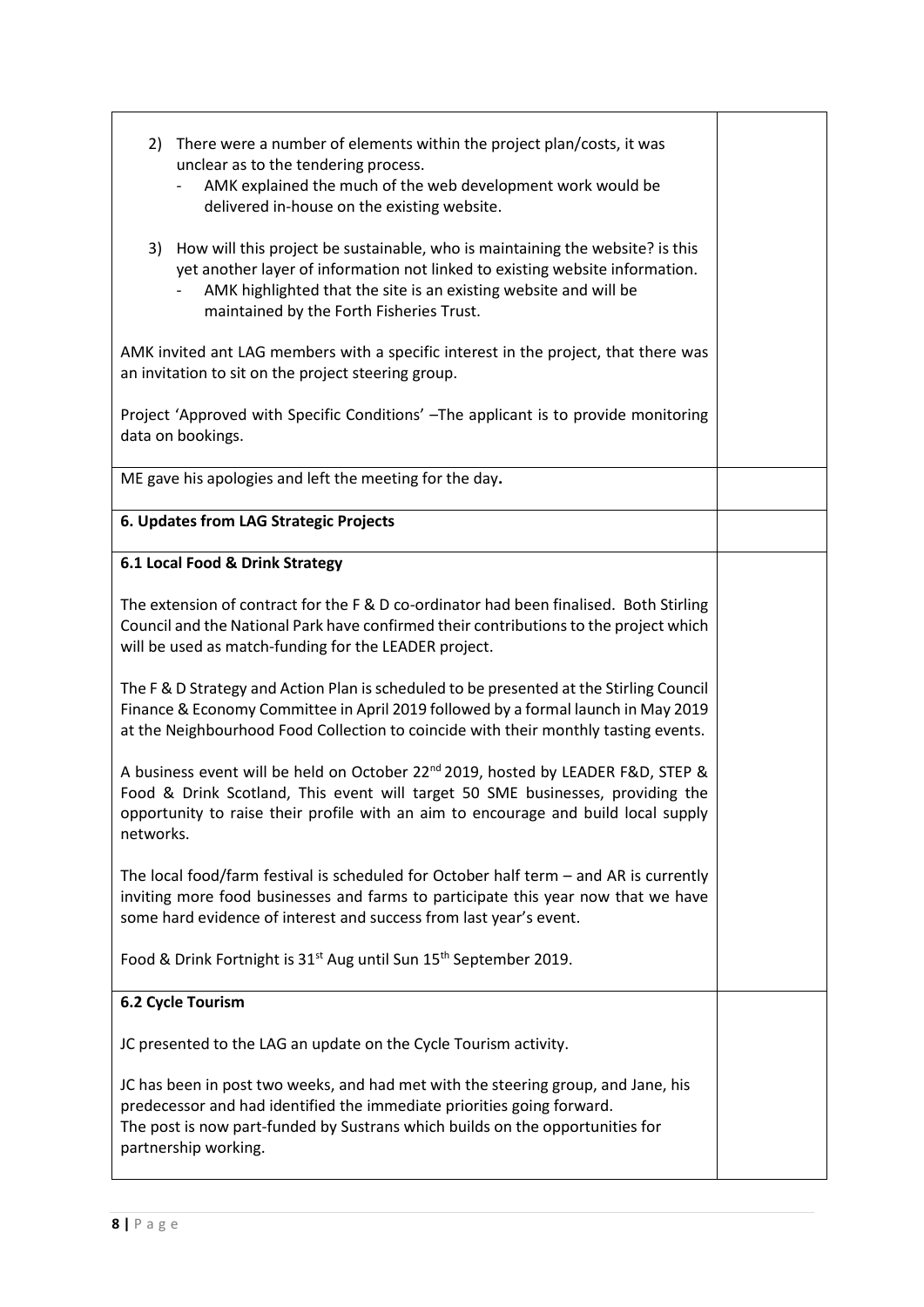| There is huge potential for cycle tourism, and one of the main tasks is to promote a<br>clear and consistent message to visitors across all promotional platforms delivered<br>by a wide range of partners.                                                                                                                                                                                               |  |
|-----------------------------------------------------------------------------------------------------------------------------------------------------------------------------------------------------------------------------------------------------------------------------------------------------------------------------------------------------------------------------------------------------------|--|
| There will be no new website, but one of the main actions is to introduce the<br>'Business Barometer' scheme to build a picture of the economic impact of cycle<br>tourism in the area.                                                                                                                                                                                                                   |  |
| The next priority is to develop content with businesses to populate the VisitScotland<br>website.                                                                                                                                                                                                                                                                                                         |  |
| DJ invited the LAG to ask questions $-$ no questions.                                                                                                                                                                                                                                                                                                                                                     |  |
| 6.2 Wild Wonders & Foraging Fortnight                                                                                                                                                                                                                                                                                                                                                                     |  |
| NK gave an update to the LAG on the progress of the trans -national co-operation<br>project - 'Wild Wonders' and the trans - Scotland project 'Foraging Fortnight'.                                                                                                                                                                                                                                       |  |
| The Wild Foraging training Programme, being delivered through the 'Wild Wonders'<br>project previously approved by the LAG, received a very good response. There was<br>50 written applications, with 40 of these within the FVL LEADER area. 14 places<br>have been allocated.                                                                                                                           |  |
| As there were a number of strong candidates, £5K has been identified within the<br>'Foraging Fortnight' sister project to potentially deliver workshops for those<br>individuals and businesses.                                                                                                                                                                                                          |  |
| NK has asked the LAG to be aware of the timelines for their scoring of the 'Foraging<br>Fortnight' project: Application and documents will be loaded to LARC's on 15 <sup>th</sup><br>March, with the LAG to agree by written procedure by the 21 <sup>st</sup> March. If and once<br>the project is approved, the partner LAG's can then proceed to score the project<br>activity in their LEADER areas. |  |
| DJ thanked NK and invited the LAG to ask any questions $-$ no questions.                                                                                                                                                                                                                                                                                                                                  |  |
| 7. Project Allocations & Projects Requiring LAG Attention                                                                                                                                                                                                                                                                                                                                                 |  |
| <b>Bowling Viaduct Project</b><br>AMK advised that the Bowling Viaduct project, has still not confirmed their match<br>funding from Sustrans, therefore AMK has not been able to formally confirm the<br>LEADER funding of £300K.<br>AMK has received communication update confirming that they are still really keen<br>for the project to proceed.                                                      |  |
| AMK has asked the LAG to approve reducing the grant awarded by £10K, in view<br>that Sustrans has indicated that they would be in a position to cover any small<br>shortfall within the Bowling Viaduct project. This would free up £10K for the LAG to<br>cover the shortfall in the FVL LEADER pot, which would enable the 'Foraging<br>Fortnight' project to be fully funded.                          |  |